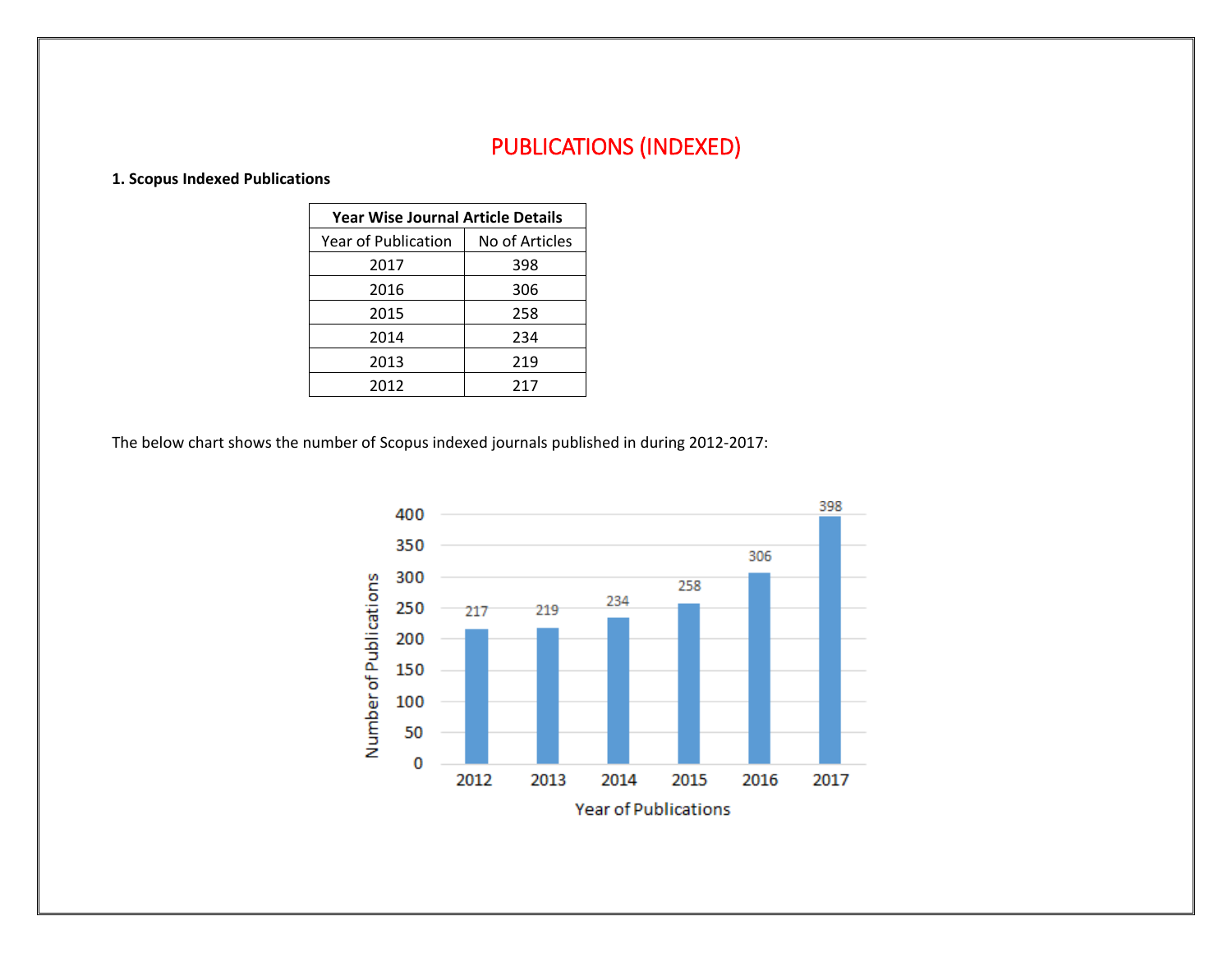| <b>Year-wise Distribution of Type of Articles</b> |                |                |                |                |          |          |                |
|---------------------------------------------------|----------------|----------------|----------------|----------------|----------|----------|----------------|
| <b>Type of Publication</b>                        | 2012           | 2013           | 2014           | 2015           | 2016     | 2017     | No of Articles |
| Article                                           | 210            | 202            | 227            | 246            | 292      | 344      | 1521           |
| <b>Article in Press</b>                           | 0              | 1              | 1              | $\mathfrak{p}$ | 7        | 49       | 60             |
| Review                                            | $\overline{2}$ | 5              | 4              | 7              | 6        | 4        | 28             |
| Editorial                                         | 5              | 11             | $\overline{2}$ | 3              | 1        | 1        | 23             |
| <b>Conference Papers</b>                          | 117            | 144            | 132            | 220            | 214      | 137      | 964            |
| <b>Book Chapter</b>                               | 0              | $\overline{2}$ | 1              | 5              | 4        | 2        | 14             |
| <b>Note</b>                                       | 1              | 1              | 3              | 0              | 0        | 0        | 5              |
| Erratum                                           | 1              | 3              | 0              | $\Omega$       | $\Omega$ | $\Omega$ | 4              |
| Letter                                            | 1              | 0              | 1              | $\Omega$       | $\Omega$ | $\Omega$ | $\overline{2}$ |
| <b>Book</b>                                       | 0              | 0              | 0              | 0              | 1        | 0        | 1              |

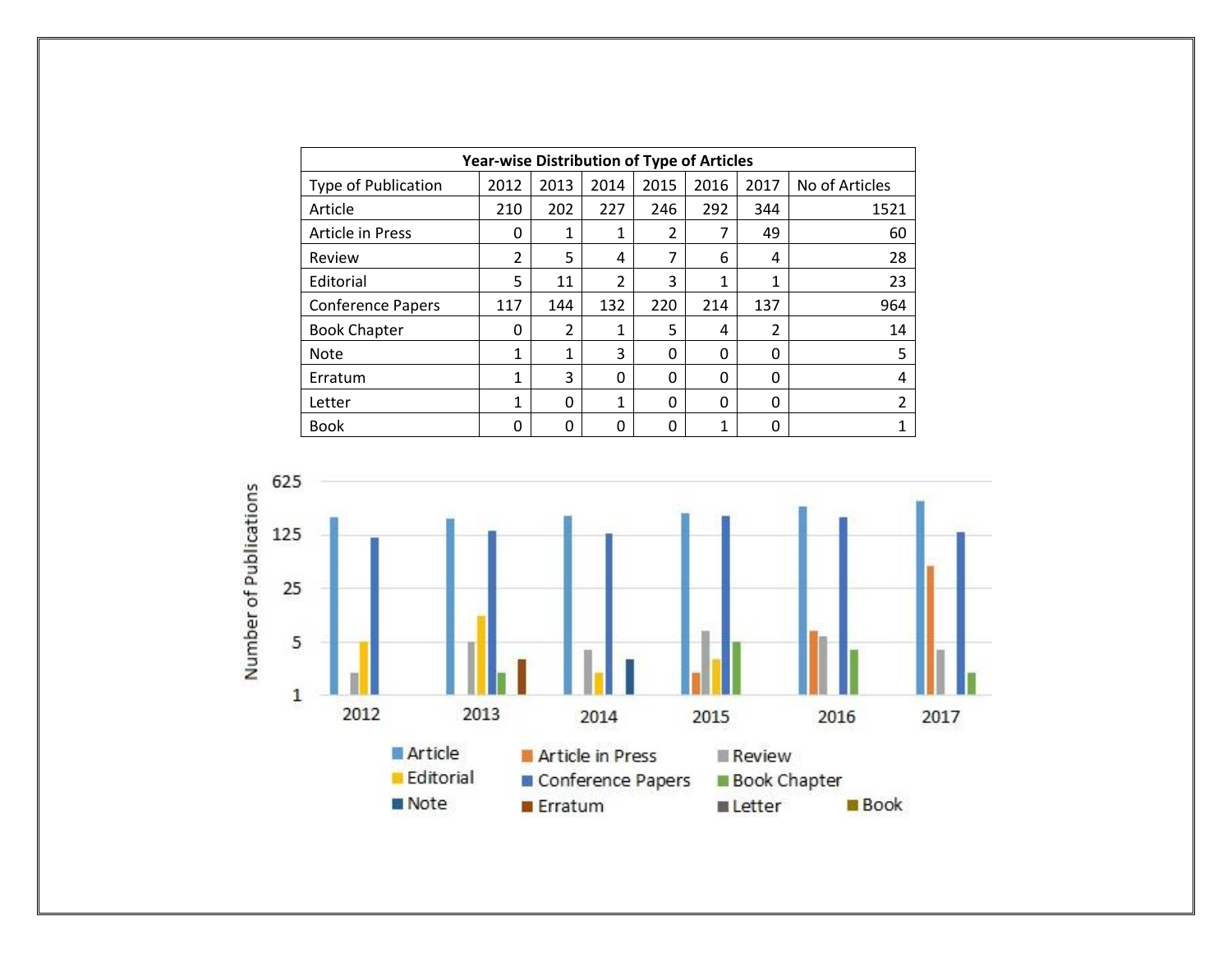

The below chart shows the number of Scopus indexed journals published in during 2012-2017: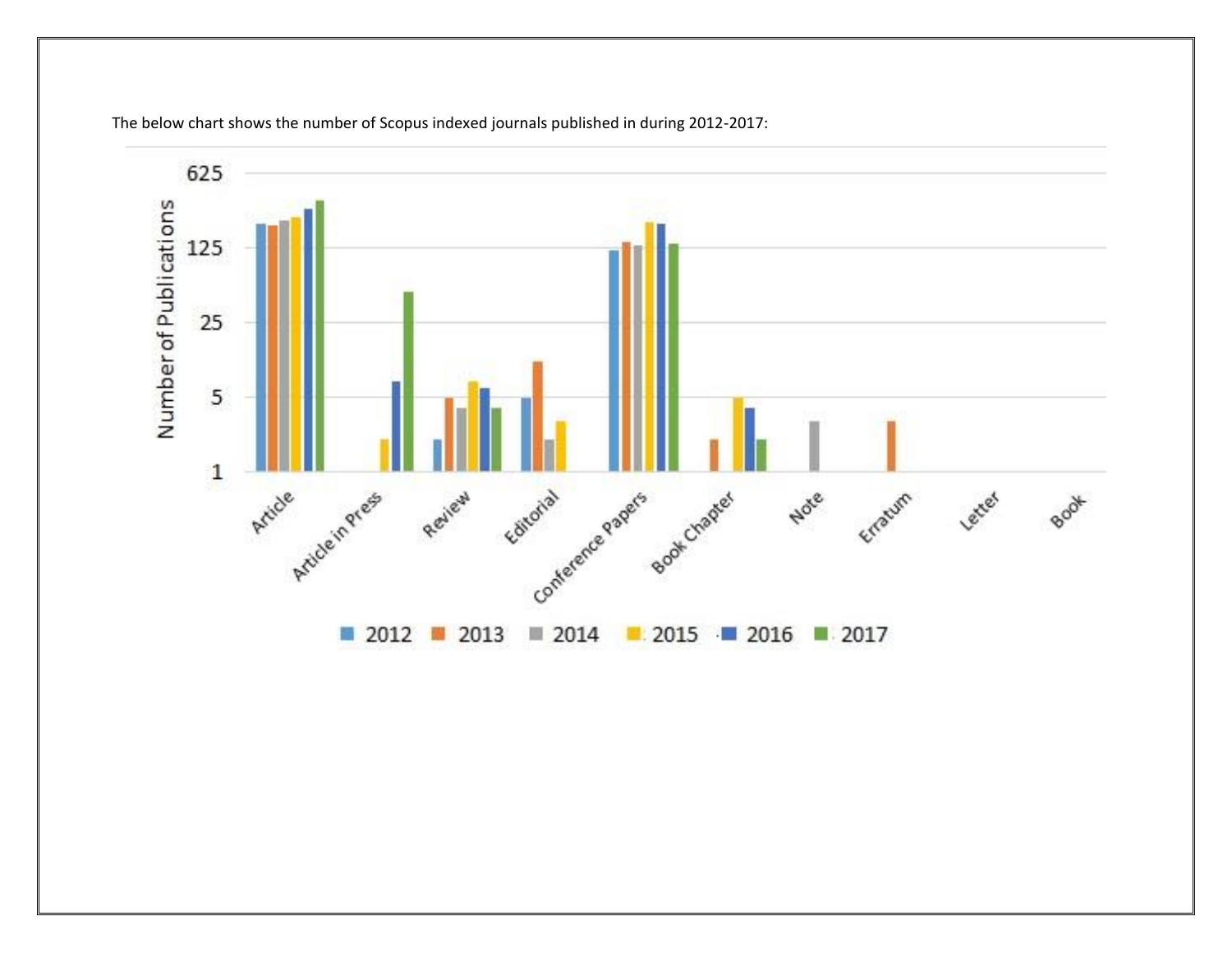

The below chart shows the number of Scopus indexed publications in during 2012-2018 (till May):

## **2. Web of Science Indexed Publications**

| <b>Year Wise Journal Article Details</b> |                |  |  |  |  |
|------------------------------------------|----------------|--|--|--|--|
| Year of Publication                      | No of Articles |  |  |  |  |
| 2017                                     | 223            |  |  |  |  |
| 2016                                     | 203            |  |  |  |  |
| 2015                                     | 152            |  |  |  |  |
| 2014                                     | 146            |  |  |  |  |
| 2013                                     | 137            |  |  |  |  |
| 2012                                     | 101            |  |  |  |  |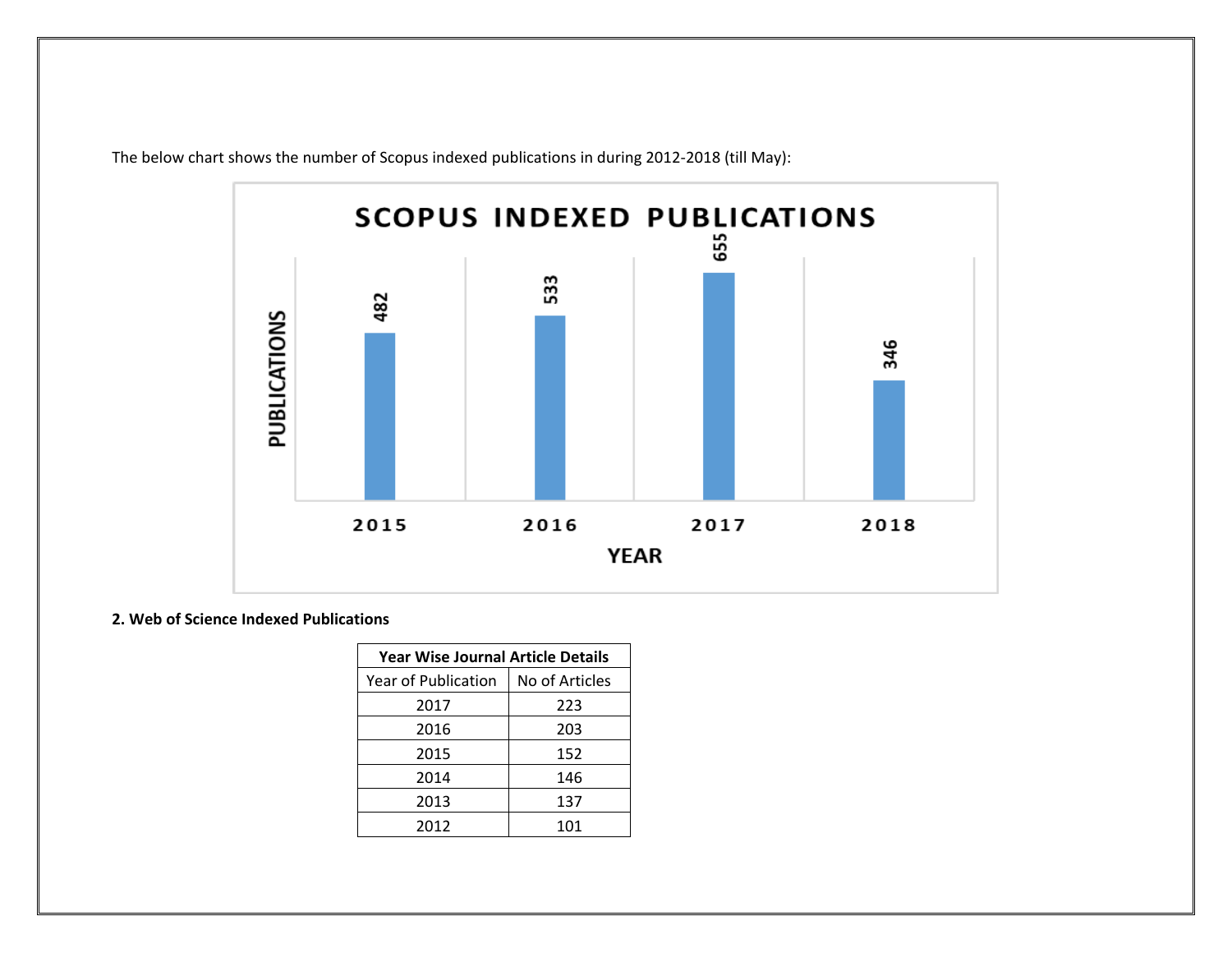

The below chart shows the number of Web of Science indexed journals published in during 2012-2017:

| <b>Year-wise Distribution of Type of Articles</b> |      |      |      |      |      |      |                |
|---------------------------------------------------|------|------|------|------|------|------|----------------|
| <b>Type of Publication</b>                        | 2012 | 2013 | 2014 | 2015 | 2016 | 2017 | No of Articles |
| <b>ARTICLE</b>                                    | 100  | 135  | 143  | 143  | 200  | 221  | 942            |
| <b>REVIEW</b>                                     |      |      | 3    | 8    | 3    |      | 18             |
| <b>EDITORIAL MATERIAL</b>                         |      | 0    | 0    |      |      |      |                |
| PROCEEDINGS PAPER                                 | 67   | 85   | 176  | 251  | 214  | 28   | 821            |
| Others (CORRECTION (5); MEETING                   |      |      |      |      |      |      |                |
| ABSTRACT (2); LETTER (1))                         |      |      |      |      |      |      | 8              |